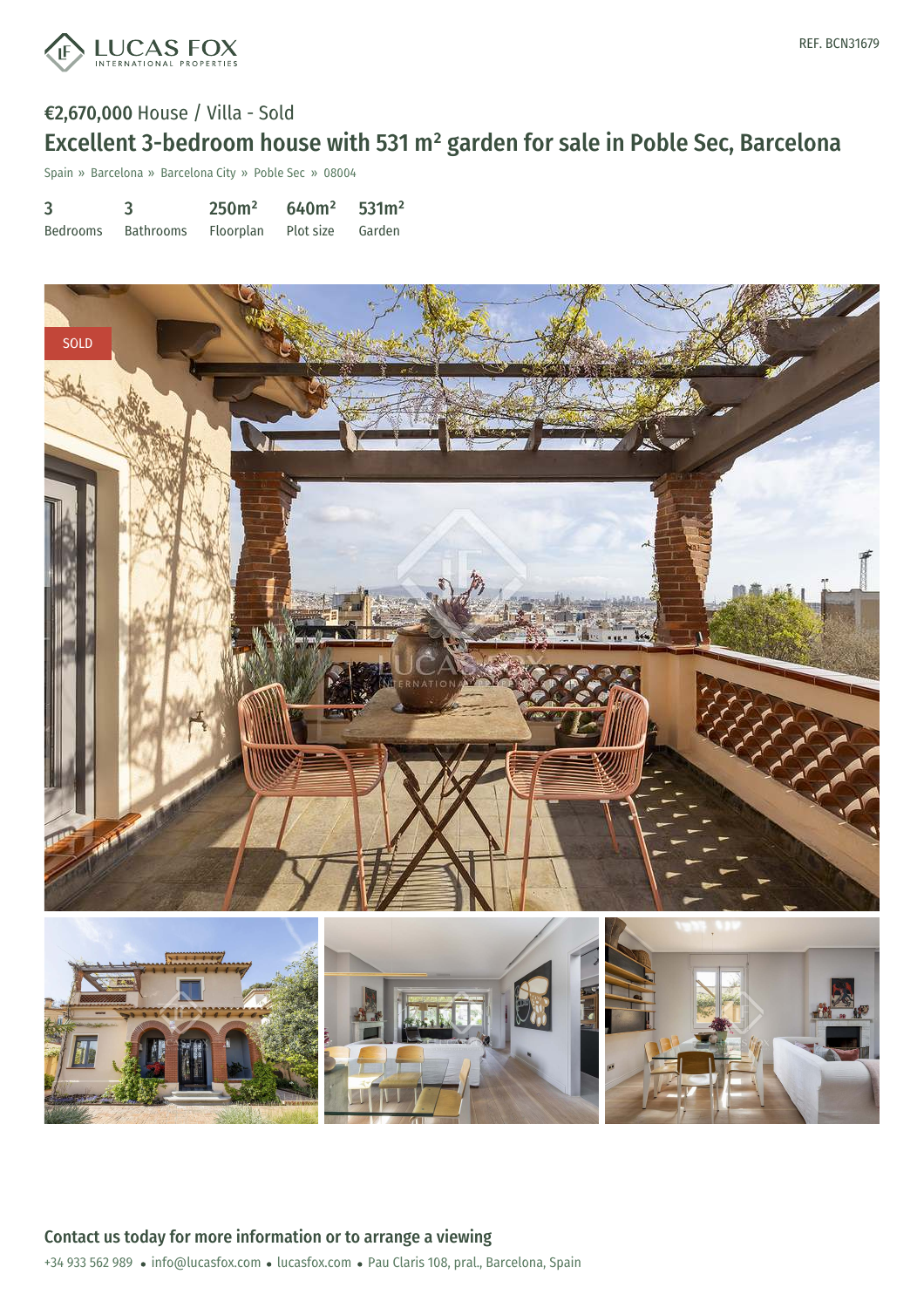

## €2,670,000 House / Villa - Sold Excellent 3-bedroom house with 531 m² garden for sale in Poble Sec, Barcelona

Spain » Barcelona » Barcelona City » Poble Sec » 08004

| 3        |           | 250m <sup>2</sup> | $640m^2$ 531m <sup>2</sup> |  |
|----------|-----------|-------------------|----------------------------|--|
| Bedrooms | Bathrooms | Floorplan         | Plot size Garden           |  |

#### **OVERVIEW**

### Spectacular 250 m² house in Poble Sec with a 460 m² garden, completely renovated and ready to move into, with incredible views of the entire city.

On a 640 m² plot of land, in the upper part of the Poble Sec neighbourhood, bordering the Montjuic Park, we find this beautiful 220 m² house built on 3 floors plus a garage area in the upper part.

The property that we present is a unique home due to its location, characteristics, finishes and, above all, views. A property renovated just two years ago but located in a building dating from 1936.

We access the property via a beautiful porch that leads to the lobby, from where we have access to the stairs that go up to the upper floor, to a large room currently used as an office, to a bathroom with beautiful Colombian marble, with shades of purple, and the dining room with a beautiful original fireplace. From here we access the semi-open kitchen and living room. The designer kitchen is fully equipped and designed with great attention to detail.

From the kitchen, as well as from the dining room, we can go out to the rear garden, a space designed with different terraced areas, paved with clay slabs, green pergolas, an orchard area with various fruit trees, an ecological swimming pool, a fishpond, a porch and a barbecue area, all of which offer the luxury of outdoor living in the city.

To the rear of the property there is also a garage with access from the adjacent passage where all the machinery for the pool, irrigation and more technical elements of the house are also located.

The upper floor of the house is made up of bedrooms, the main one, with an ensuite bathroom and with [more](mailto:info@lucasfox.com) than 30 m² of [spac](https://www.lucasfox.com)e and with access to 2 terraces, one of them with spectacular views of the city of Barcelona. The other bedroom on this floor is exterior to the rear of the garden and also has an en-suite bathroom.

The second and last floor of the house is made up of a utility area with access to the main terrace of almost 50 m² in size and views of both the city and the Montjuic mountain. It is here where we find a fantastic jacuzzi where you can relax with a unique view of the city.

A unique property for the most discerning clients.

### Contact us today for more information or to arrange a viewing

+34 933 562 989 · info@lucasfox.com · lucasfox.com · Pau Claris 108, pral., Barcelona, Spain



[lucasfox.com/go/bcn31679](https://www.lucasfox.com/go/bcn31679)

Mountain views, Sea views, Garden, Swimming pool, Terrace, Jacuzzi, Spa, Private garage, Lift, Marble flooring, Mosaic tile flooring, Natural light, Period Building, Period features, Wooden flooring, Parking, Air conditioning, Alarm, Balcony, Barbecue, Built-in wardrobes, Chill out area, Double glazing, Equipped Kitchen, Exterior, Fireplace, Heating, Pet-friendly, Renovated, Storage room, Utility room, Views